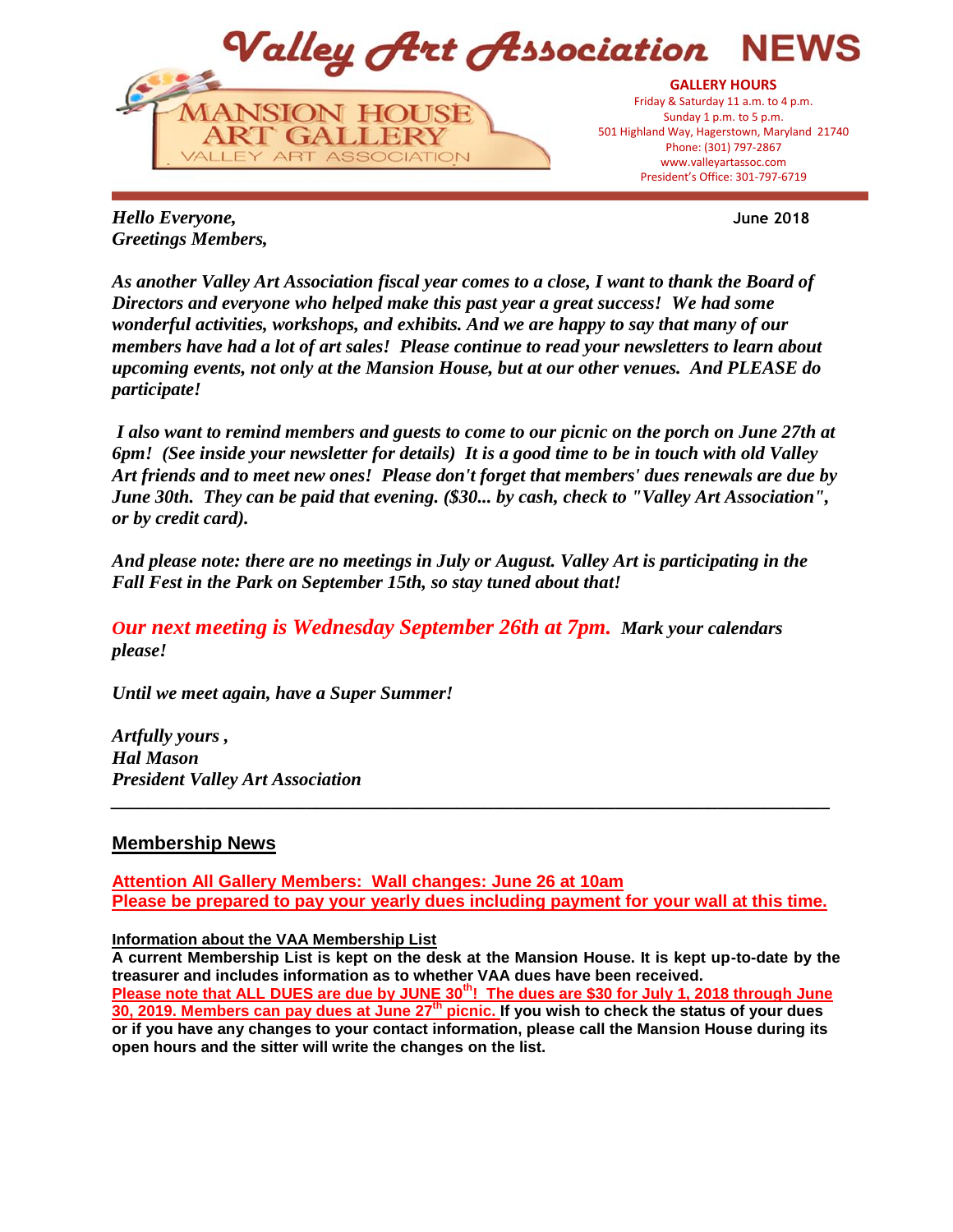**We've been attracting many new members and hope to continue. We encourage all members to invite friends to our monthly meetings even if they don't paint or draw. Art is for EVERYONE!!!I YOU DON'T HAVE TO BE AN "ARTIST" TO JOIN THE VALLEY ART ASSOCIATION! Please check out the list of our activities below!**

**Workshops/Classes Exhibitions Trips and Travel in Art Mansion House Maintenance** **Membership/Phone Tree Hospital Shows and Publicity Events Planning Library**

**Nominating Program**

**If you have special interests that you wish to pursue, e.g., workshops, trips and travel, publicity for art, there are sign-up lists for various activities on the desk at the Mansion House Art Gallery. Please feel free to stop in at the Mansion House during its open hours to check the lists, add your name, or you may call to ask the sitter for assistance.**

# **Fall Fest September 15**

**Volunteers are needed. Members can set up on the porch. Let Marilyn Eavey or Susan McNally, our Gallery Directors know if you can set up and/or volunteer.**

#### **North Gallery Show Schedule May North Gallery Show:**

## **Let's Eat!**

#### **It will be hung on Tuesday, May 29h All artwork should be ready to hang with a wire on the back.**

**Drop Off Dates are the weekend that the Mansion House is open to prior (or following) each show: Fridays and Saturdays 11-4; Sundays 1-5 or pick up/drop off on Tuesday mornings after each show (Check with Marilyn Eavey or Susan McNally on the exact time for pick up on Tuesday morning).**

| Month     | Opening     | <b>Closing</b> | <b>Title/Exhibitor</b> |
|-----------|-------------|----------------|------------------------|
| June/July | June 1      | July 27        | Let's Eat              |
| August    | August 3    | August 26      | Native American        |
| September | August 31   | September 30   | Old School             |
| October   | October 5   | October 28     | Catitude               |
| November  | November 2  | November 25    | Gratitude              |
| December  | November 30 | December 30    | <b>Illuminations</b>   |

*Note: There will be no July newsletter. Newsletters will resume in August. The August newsletter will have info from the Board's upcoming planning meeting.* 

**Valley Art Association 2018 Meeting Schedule June 27 6pm Picnic on the Porch and general meeting. VAA provides chicken and drinks to members free. Members are asked to bring a dish to share. \$5 charge for guests.**

**June-August No Demonstrations Scheduled**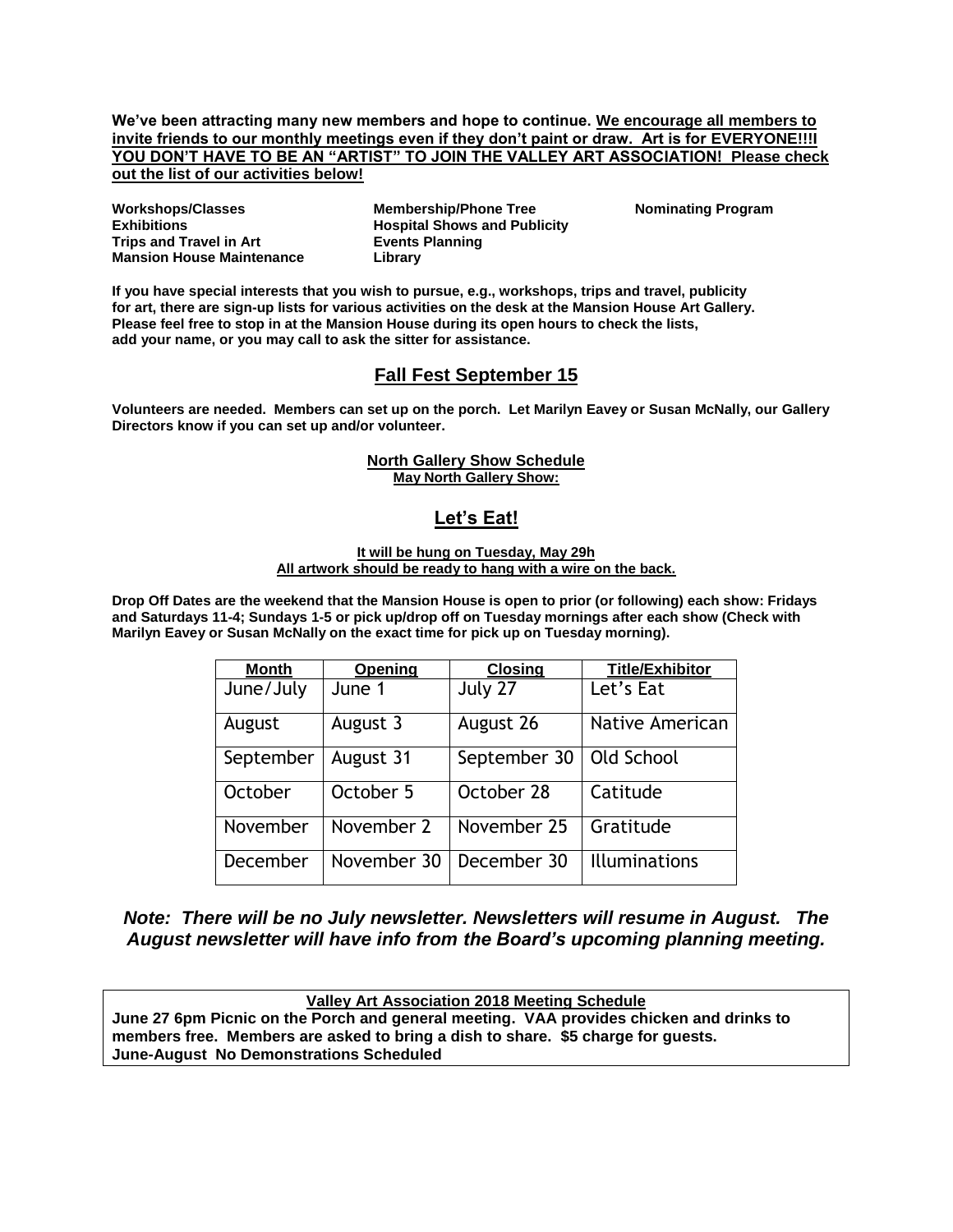#### **Artist Bios**

**We are asking all of our members to update (or create) their resumes for our Artist Book. Carol Gwin will be the contact person for this. Please send your updated or new resume to Carol at howiegwin@verizon.net or mail it to her at the following address:**

#### **Carol Gwin**



**1271 Fairchild Ave. Hagerstown, MD 21742**

## **UPCOMING WORKSHOPS**

**Lynn Ferris Watercolor Workshop: Lynn Ferris who just completed another successful demonstration on Wednesday, May 23rd . will again be teaching six Thursday morning watercolor classes at the Mansion House Thursday, July 12 to Thursday, August 16, 2018, 9:00am to Noon. Cost is \$20 per class. Lynn is a signature member of the AWS and NWS. Her work has been included in the "Splash" series of books published by North Light and feature articles in "Watercolor",** 

**"Watercolor Artist" and" The Artist's Magazine. Email Lynn at ferrislynn@yahoo.com to register.**

#### **David Bottini Use of Glazing Techniques in Acrylics**

**David Bottini, noted artist, teacher and winner of the People's Choice Award at the Cumberland Valley Artists Exhibition.** 

**Date: Thursday, June 21, 2018**

**Hours: Seven hour workshop from 9:30 am to 4:30 pm**

**Cost: \$50 for VAA members and Washington County Museum of Fine Art members,**

**and \$60 for non-members. Workshop forms are on the front desk**

**Payment by check made out to David Bottini, and mailed or dropped off during business hours to the Mansion House Art Gallery, Attn: Treasurer, 501 Highland Way, Hagerstown, MD 21740. (Or payment by credit card is possible if you go to the Mansion House during business hours.)**

**The goal of the workshop will be how to find a subject (in beautiful Hagerstown City Park), develop a painting and work through the basic glazing process, concluding with a discussion of how the process will be completed at home. Minimum number of participants is 6, and the maximum is 8. A waiting list will be started if necessary. Deadline for Registration is June 18, 2018: to register, please contact Elaine Wolfe at valleyartinfo@gmail.com or call 304-754-5116.**

**Further information will be emailed to you at the time of registration.**

## **Second Bottini Workshop on Wednesday, July 1**

**For people interested in going to the Bottini workshop who cannot attend on Thursday, June 21st, a second workshop is offered for Wednesday, July 18th. All of the above details apply, except for the registration deadline being July 11th.**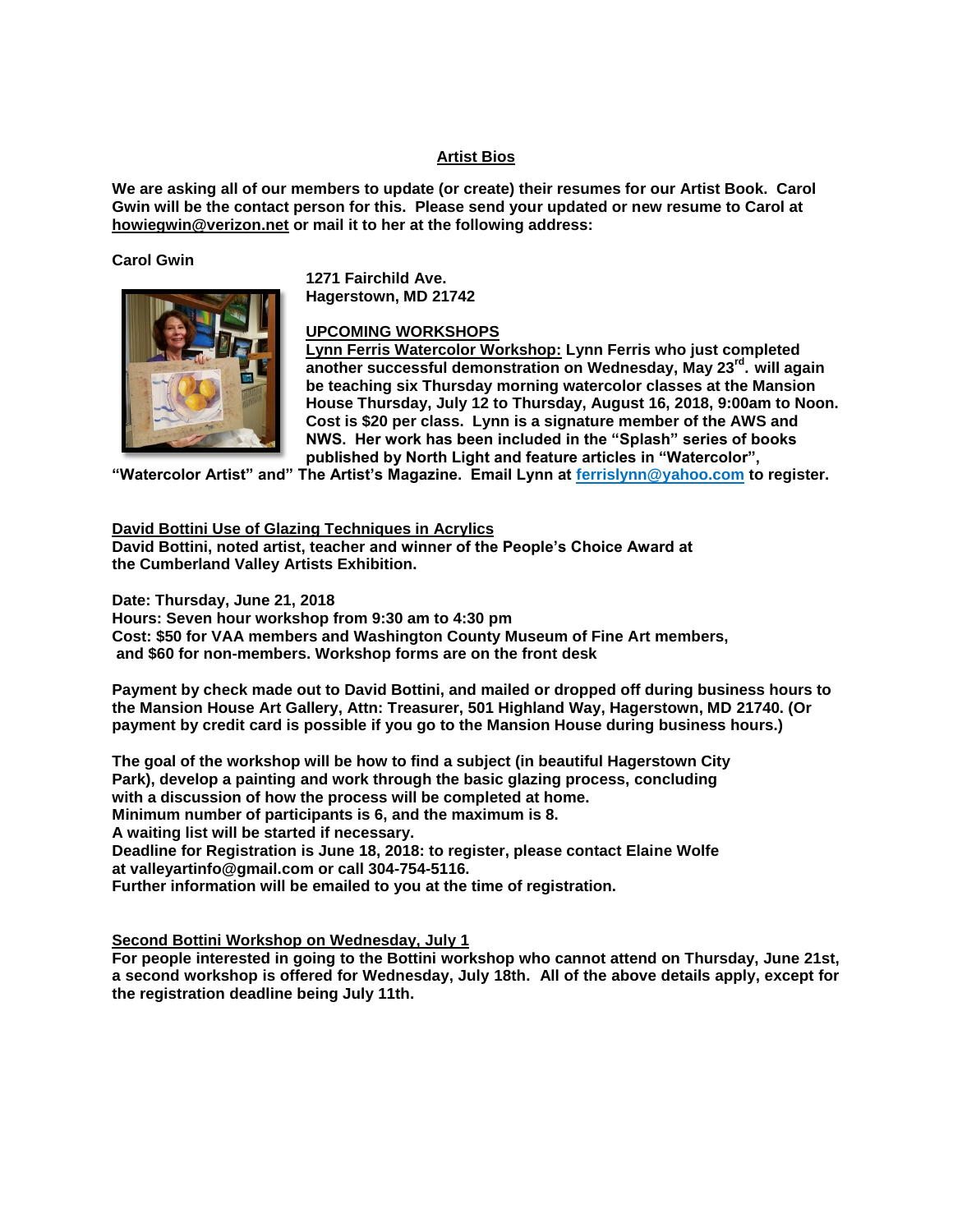

## **UPCOMING WORKSHOP WITH MICHAEL DAVIS:**

**Alla Prima Pets in Progress on August 30, 2018. Six hour workshop developing an alla prima study of your chosen subject in oils or acrylics. Hours are from 10 AM to 4 PM. Cost \$70. Lunch provided. Details are sent to you after registration: to register, Elaine Wolfe at valleyartinfo@gmail.com or call 304-754-5116. Image is from the first Alla Prima Pets & Wildlife Workshop in January.**

**Upcoming class: Member Lily Ramos will give a class on abstract fluid painting August 23rd, for 2 plus hours: cost is \$12. She will be supplying some of the materials and will provide a materials list. A further notice about this class will be sent to our members later this month.**

## **Future workshops/demonstrations:**

**Other possibilities are Fritz Biggs (watercolor),** 

**Tom McFarland (clay sculpture techniques) and "The Guerrilla Painter" (plein air). There are many very able people whom we could ask for demonstrations or workshops (e.g., in the summer, use the porch with its big tables, for a resin-casting workshop). Please send input about your ideas to Elaine Wolfe or other board members.**

## **Painting Groups at the Mansion House**

**Monday: Call Gretchen Starliper 240-217-4554 Time is 10am-2 ish Tuesday: 10am to 3 ish Call Donna Mason 301-791-6719**

## **Wednesday Art Group**

**This takes place every Wednesday from 10am to 2pm. Bring your lunch and paints, any medium. For more information call Audrey Mentzer at 301-739-8112 or Ruth Peyton at 301-223-8688.**

## **Oil and Acrylic Art Classes with Marjorie Tressler**

**The Wednesday classes at the Mansion House are still the 1st and 3rd Wednesdays 6:30-9pm. All classes are for the novice to advance painters who want to study oil or acrylic plus drawing. \$65.00 for 6 classes and are continuous. Contact Marjorie at marjorietressler@comcast.net, or 717-762-6791.**

## **Life-drawing at the Mansion House:**

**Weekly three hour life-drawing sessions are on Friday mornings from 10:00am to 1:00pm except as noted. No formal instruction, shared model fees only. Drop-ins O.K. but email Elaine first if you can to make sure that the session is on. Models are clothed, lengths of pose will vary, with occasional long poses and a monthly portrait session. Contact Elaine Wolfe 304-754-5116 or at valleyartinfo@gmail.com.**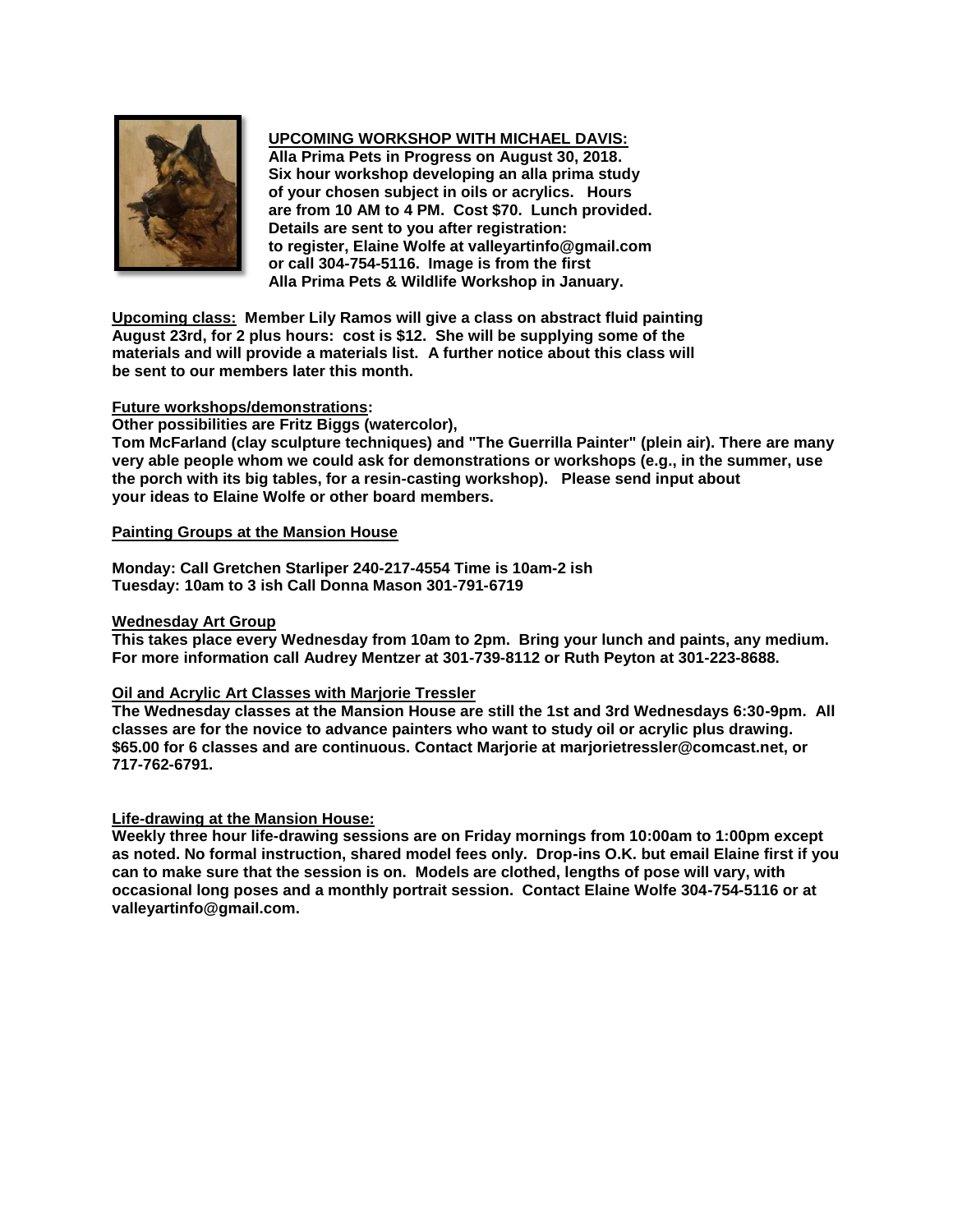## **MEMBERS OUTSIDE ACTIVITIES**

**The following section of this newsletter includes activities that our busy members are involved in. Please pay special attention to this section and hopefully you will be able to attend or take part in some of these events.**

## **Changes to Oil and Acrylic Art Classes with Marjorie Tressler**

**MarjorieTressler now has a new location for her Waynesboro classes. They are now being held at Gallery 35 East, 35 East Main St. Please note the new hours are Mondays, 9am-12 and 1pm-4pm. Contact Marjorie at marjorietressler@comcast.net, or 717-762-6791.**

#### **Artisan Connection with Marjorie Tressler**

**The Artisans Connection will be meeting Monday June 11 6:30-8:30 pm. This month we will be back at Gallery 35 East, located at 35 East Main Street Waynesboro. Our Artisans Connection gatherings are for artists/artisans of all genres, 2 and 3 dimensional art, potters, writers, musicians, etc. We share ideas, news on our latest art project events and connect to collaborate on projects. Please bring along a friend and we always have a table for snacks and drinks, looking forward to seeing all of you with your latest art projects. Please contact Marjorie Tressler, founder and facilitator with any requests or information at: marjorietressler@comcast.net or 717-240-310- 6698.**

## **Art Call from Tamara Hoffman for The Beacon House**

**CFA-Call for Art for Common Ground Community Art Night 2018 Evening in the Garden Events will feature a display of local artwork by regional artists and a silent auction to purchase the artwork. Donated artwork will feature the name of the artist and contact information (such as an artist website), but all proceeds from the silent auction will go towards the work of BEACON House, Inc. and the Artist.** 

**Criteria: Create an original piece of art that that reflects who you are as a person and helps to celebrate that individuality in the four-state area. Artists must be age 13 or older and must be a resident of the four-state area (Maryland, Pennsylvania, West Virginia, Virginia, or Washington, D.C.). Artists can submit work independently or as part of a team.**

**Acceptable mediums for donation include paintings, photography, and sculptures. Each piece should be no larger than 3'x3'x2'. Photographs and paintings should be framed and ready to hang. A biography of the artist, contact information, description, and title of the piece of work should be included with all donated artwork.**

**All art will be donated to BEACON House, Inc., for the silent auction. Chosen pieces of art will be silently auctioned with 70% returning to the artist and 30% staying with BEACON House, Inc. However, all artists will receive free publicity and be able to have an artist spotlight on BEACON House, Inc.'s website and social media accounts before and after the event.**

## **Maloos Report:**

**Marilyn Eavey announced that for the "upcoming quarter the following members will be exhibiting at Maloo's": Deb Kallgren, Beth Beckner-Mills, Carol Miller, Linda McGrillies, Audrey Mentzer, Ruth Peyton, Joe Shugars, and Phil Grove.**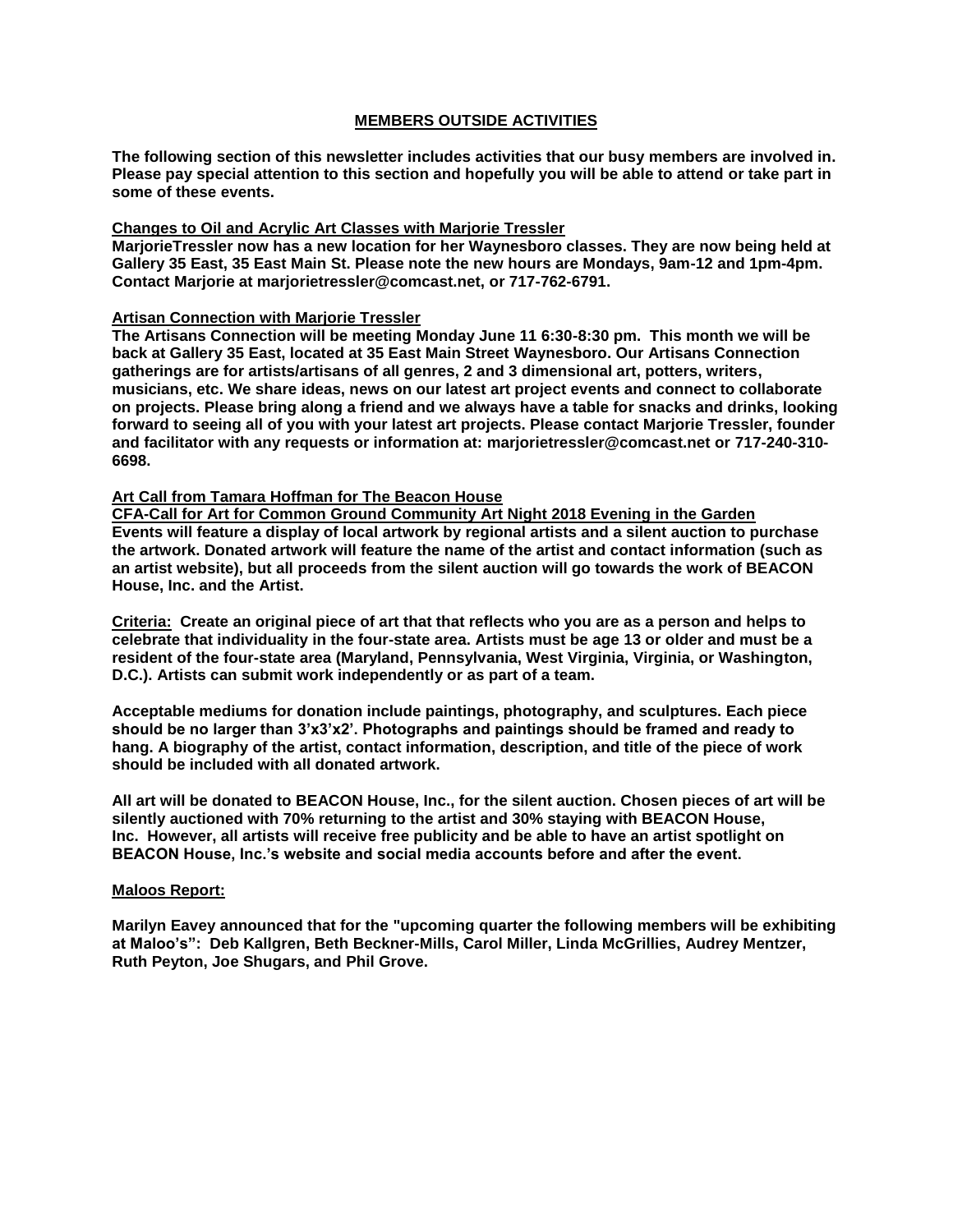#### **ART 211 – PORTRAITURE WITH JANET SALTER--HAGERSTOWN COMMUNITY COLLEGE**

#### **FALL 2018 STARTING: AUGUST 30, 2018 TIME: THURSDAYS 1-4:35 PM**

**For more information Contact: jsalter@hagerstowncc.edu Or REGISTER ON LINE www.hagerstowncc.edu/webadvisor**

#### **Destination Arts, Waynesboro 42 West Arts Gallery**

**Donna Bingaman Oil Painting and Acrylic Classes every Wednesday from 12 - 3pm. All skill levels 42 W. Main St. Waynesboro Pa. \$15 per class. Focus on drawing, tonal values and color in your art work. Easels, tables and chairs are available. Bring in a photo of your choosing. For more information contact: Donna Bingaman 717- 762- 8394 or artsyfolks@embarqmail.com**

#### **Accepting New Artists**

**Now accepting 3D artists, sculptures, and fine art crafters. Free to the public every Saturday, art demonstrations oil or watercolor painting, pottery, gourd demos, weaving, sculpting. Wednesdays, Denny Bingaman will be giving free demonstrations. Hours are Wednesday 12:00 to 3:00, Thursday 1:00 to 4:00, Friday 5:00 to 8:00, Sat. 1:00 to 6:00, and Sun. 1:00 to 4:00. Music, Wine and Refreshments are offered every Friday night from 5:30 to 8:00. To join, call Denny and Donna Bingaman 762-8394 or artsyfolks@embarqmail.com.** 

#### **The Artisans Connection**

**The Artisans Connection will be meeting Monday May 14 6:30-8:30 pm , at the Ceramic Center on Church Street in Waynesboro this month. Our guest hostess is Mary Ashe-Mahr, Director of the Ceramic Center and she will be giving us a tour/talk about this wonderful space used by members of their guild. Please remember our Artisan Connections gatherings are for artists/artisans of all genres, 2 and 3 dimensional art, potters, writers, musicians, etc. We share ideas, news on our latest art project events and connect to collaborate on projects. Please bring along a friend and we always have a table for snacks and drinks. Looking forward to seeing all of you with your latest art projects. Please contact Marjorie Tressler, founder and facilitator with any requests or information at; marjorietressler@comcast.net or 717-240-310-6698.**

#### **Future Workshops and Demonstrations**

**The Howard Hughes Corp. (HHC), in collaboration with the Howard County Arts Council, announces the launch of the Merriweather District Artist-in-Residence (MD AIR) program in Downtown Columbia, MD. Three artists will be selected from submitted entries and provided with a stipend of \$10,000 each to spend up to 2 months from June 1 to July 31, 2018, creating a work of art in a medium of their choosing. HHC is committed to transforming a suburban downtown into a dense, vibrant, urban core that celebrates culture and commerce. We invite artists to propose a project that captures their vision of the personality of this new urban center. The highest priority will be given to artists who intend to produce works that integrate art, innovation and technology. For more information, contact<https://www.hocoarts.org/wp-content/> and look for the link for artist in residence.**

**NATIVE AMERICAN ART exhibition at the Museum of Shenandoah Valley, Winchester, VA, through July 22nd.: "Hear my voice: Native American Art of the Past and Present". Explores work of 35 indigenous North American cultures, organized into three themes - relationship to the natural world, their community and the outside world. Hours are 10- 5 and 10-8 on Wednesdays. Entry is free on Wednesdays. Closed on Mondays.**